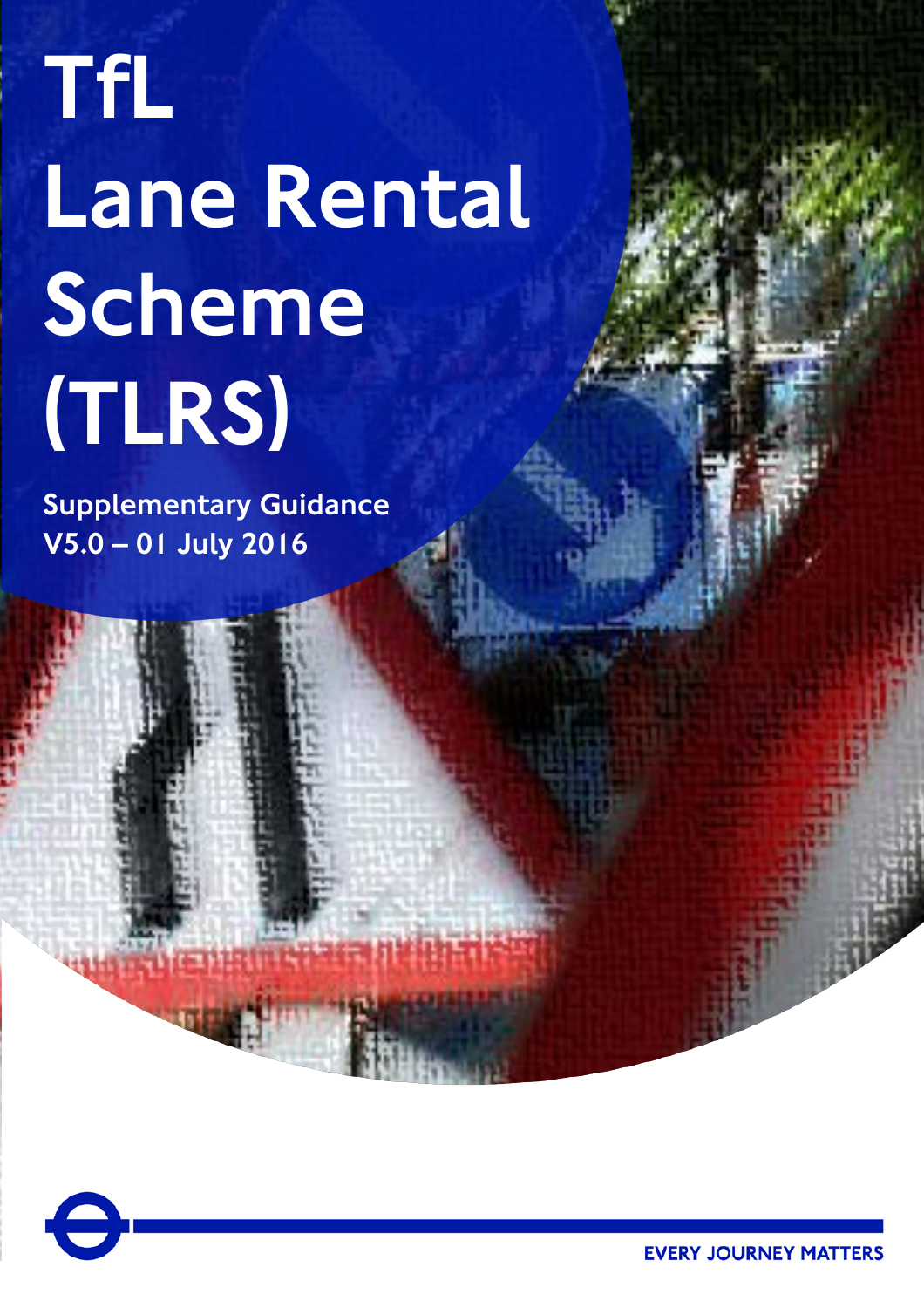# **Contents**

| $\mathsf{I}$ |      |                                                                       |
|--------------|------|-----------------------------------------------------------------------|
| 2.           |      |                                                                       |
| 3.           |      |                                                                       |
| 4.           |      |                                                                       |
|              | 4.1. |                                                                       |
|              | 4.2. |                                                                       |
|              | 4.3  |                                                                       |
|              | 4.4  |                                                                       |
|              | 4.5  |                                                                       |
|              | 4.6  |                                                                       |
|              | 4.7  |                                                                       |
|              | 4.8  |                                                                       |
|              | 4.9  |                                                                       |
|              | 4.10 |                                                                       |
|              | 4.11 |                                                                       |
| 5.           |      |                                                                       |
| 6.           |      |                                                                       |
|              | 6.1. |                                                                       |
|              | 6.2. |                                                                       |
|              | 6.3. |                                                                       |
|              | 6.4. |                                                                       |
|              |      |                                                                       |
|              | 6.6. |                                                                       |
| 7.           |      |                                                                       |
|              | 7.1. |                                                                       |
|              | 7.2  | Information Required on Permit Applications/Calculation of Charges 14 |
|              | 7.3  |                                                                       |
|              | 7.4  |                                                                       |
|              | 7.5  |                                                                       |
|              | 7.6  |                                                                       |
| 8.           |      |                                                                       |
|              | 8.1. |                                                                       |

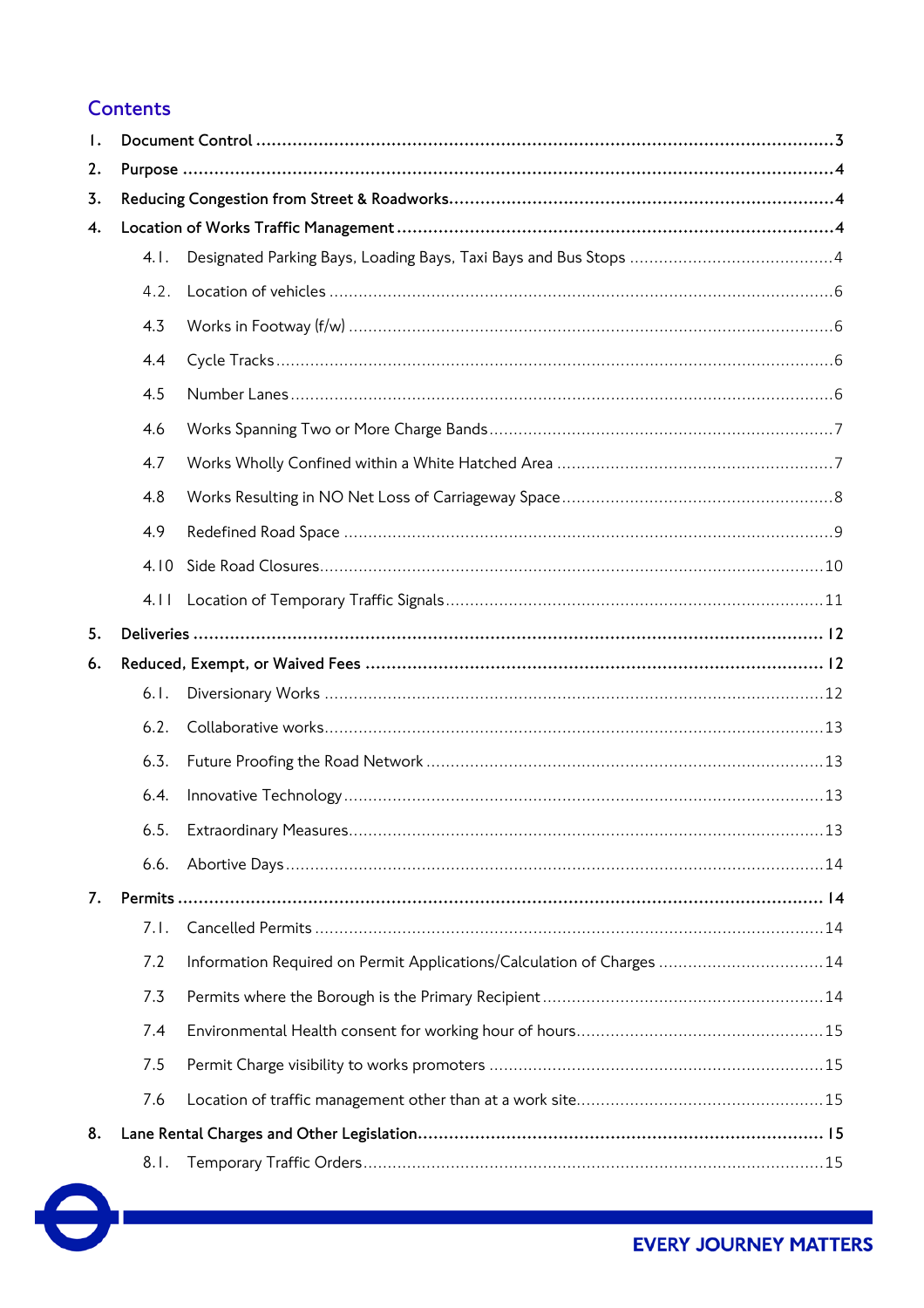|    | 8.2  |  |
|----|------|--|
|    | 8.3  |  |
|    | 8.4. |  |
|    | 8.5. |  |
|    | 8.6. |  |
|    | 8.7. |  |
| 9. |      |  |
|    |      |  |
|    | 9.2. |  |
|    | 9.3. |  |
|    | 9.4. |  |
|    | 9.5. |  |
|    | 9.6. |  |

<span id="page-2-0"></span>

|                | <b>Document Control</b> |                                                                                                                                                                                                                                                                                                                                                                                                                |
|----------------|-------------------------|----------------------------------------------------------------------------------------------------------------------------------------------------------------------------------------------------------------------------------------------------------------------------------------------------------------------------------------------------------------------------------------------------------------|
| <b>Version</b> | <b>Date</b>             | <b>Description of Changes</b>                                                                                                                                                                                                                                                                                                                                                                                  |
| 3              | 02/09/2014              | Not previously subject to change control                                                                                                                                                                                                                                                                                                                                                                       |
| $\overline{4}$ | 10/06/2015              | Document reformatted and simplified<br>The following additional items are included as a instances where TfL<br>$\overline{a}$<br>may reduce or waive Lane Rental charges:                                                                                                                                                                                                                                      |
|                |                         | Future proofing the road network, the use of innovative technology,<br>٠<br>and the implementation of extraordinary measures<br>Revision to collaborative works section<br>٠<br>Side road closures and dedicated filter lanes<br>$\bullet$<br>Redefined road space<br>$\bullet$<br>Works spanning multiple USRNs<br>Increased scenarios for dead space and no net loss<br>$\bullet$                            |
| 5              | 01/07/2016              | Document renamed from Frequently Asked Questions and Areas of<br>$\overline{\phantom{a}}$<br>Clarification (reformatted)<br>The following additional items are included as a instances where TfL<br>$\overline{a}$<br>may reduce or waive Lane Rental charges:<br>Enabling works<br>$\bullet$<br>Abortive days<br>Partial / Semi recessed bays (one end recessed)<br>Works on a roundabout with multiple USRNs |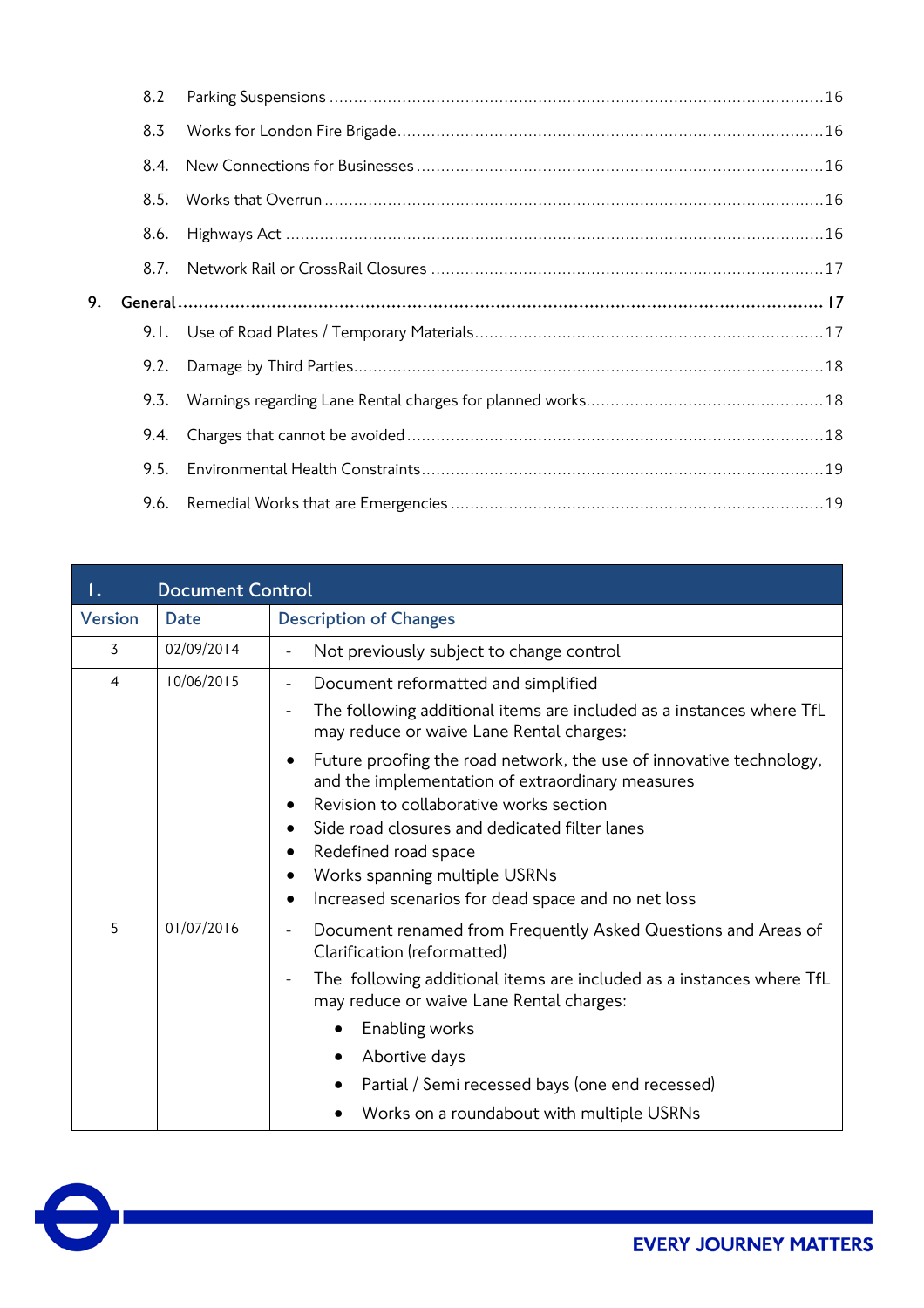## <span id="page-3-0"></span>**2. Purpose**

The purpose of this document is to provide clarity on certain areas and questions relating to TfL's Lane Rental Scheme (TLRS) that have arisen since the scheme went live in June 2012. This document should be read in conjunction with TfL's approved and published scheme documents. Details about the TLRS and affected locations can be accessed from either the [One Road Network](http://www.oneroadnetwork.org/library/street-works---tma/tfl-s-lane-rental-scheme) or [TfL.gov.uk](https://tfl.gov.uk/info-for/urban-planning-and-construction/lane-rental-scheme?cid=lanerental) website.

**Important:** The waivers and exemptions contained within this document are at TfL's discretion and are subject to promoters using this guidance within the spirit of which it is intended.

Waivers / reductions / exemptions will not be applied retrospectively and will only be applied once agreement has been reached with Lane Rental Management Team (LRMT).

If you wish to apply for a reduction, waiver or exemption in relation to this document, please request an application by emailing *LaneRentalQueries@tfl.gov.uk*. If you wish to apply for a waiver for reasons other than those stated below please provide a justification noting that it must be in line with the spirit of the scheme.

In the event of a dispute it is for the promoter/s involved to provide evidence that they have adhered to the supplementary guidance and TLRS.

### <span id="page-3-1"></span>**3. Reducing Congestion from Street & Roadworks**

The Department for Transport (DfT) and Transport for London (TfL) funded a separate but related workstream aimed at using innovative techniques that reduce the impact of road and street works on traffic congestion. Areas researched include plating & bridging, rapid cure materials, and temporary backfill materials.

Further information, such as guidance and reports, relating to these congestion busting initiatives can be found on the [Transport Research Laboratory website.](http://www.trl.co.uk/solutions/asset-management/asset-condition-monitoring/pavement-investigation/reducing-congestion-from-highway-works/)

Work promoters are strongly advised to adopt these measures, whenever practical to do so, in order to reduce congestion and the adverse effects caused by street and roadworks.

### <span id="page-3-2"></span>**4. Location of Works Traffic Management**

### <span id="page-3-3"></span>**4.1. Designated Parking Bays, Loading Bays, Taxi Bays and Bus Stops**

The scenarios detailed below aim to provide clarity on whether Lane Rental charges apply to different situations where works impact the c/w space that form the above designated areas

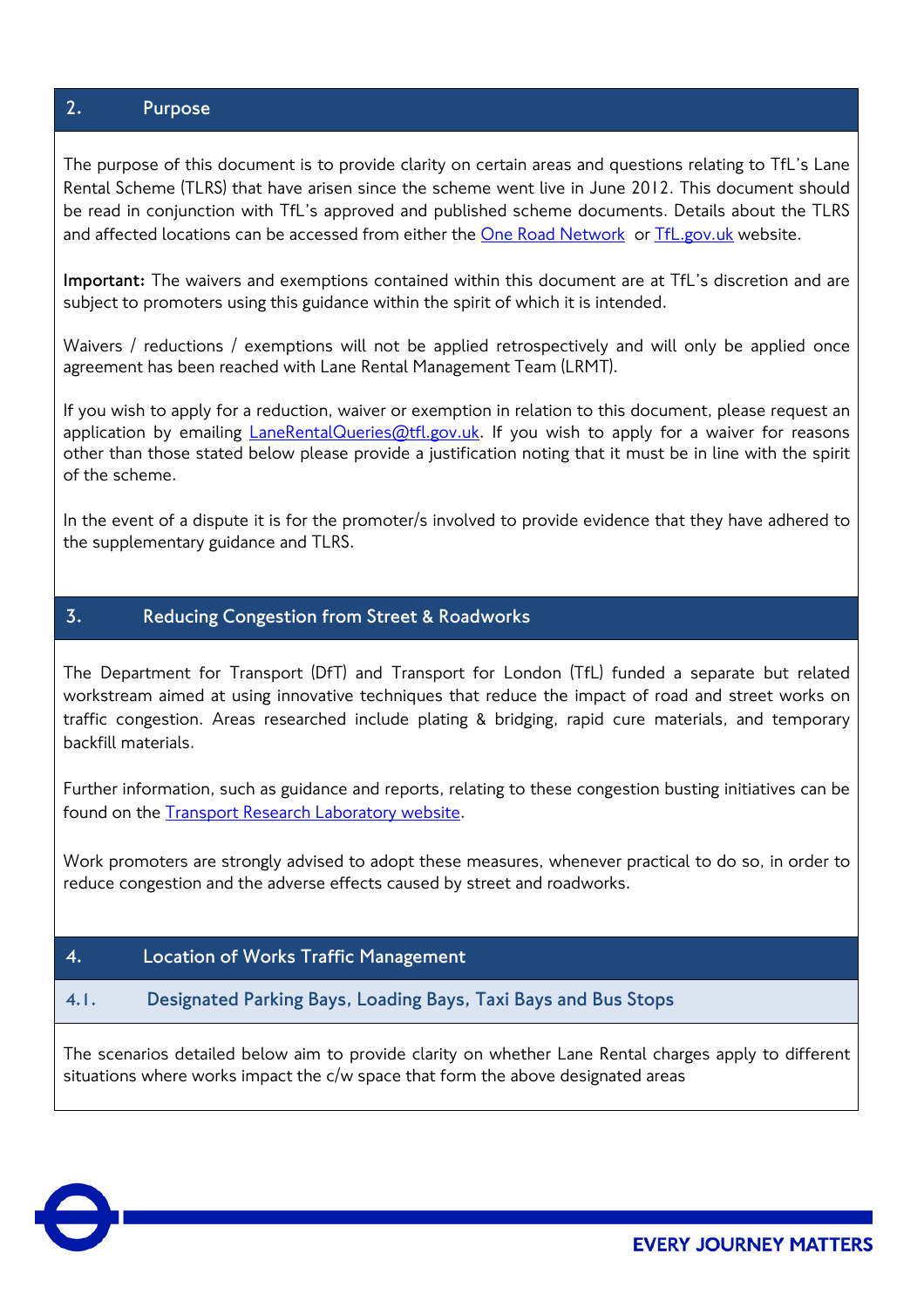| 4.1.1<br>Recessed road space designated as a bay for parking/loading/taxis, or a bus stop                                                                                                            |
|------------------------------------------------------------------------------------------------------------------------------------------------------------------------------------------------------|
| <b>Answer: Not Chargeable</b>                                                                                                                                                                        |
|                                                                                                                                                                                                      |
|                                                                                                                                                                                                      |
|                                                                                                                                                                                                      |
| sitê Area                                                                                                                                                                                            |
|                                                                                                                                                                                                      |
| Note:<br>Where this type of road space is recessed from the main carriageway LR charges do not apply<br>so long as the works and all associated plant and material are confined to the recessed area |
| 4.1.2<br>Partial / semi recessed road space designated as a bay for parking/loading/taxis, or a bus stop                                                                                             |
| TET<br><b>SITE AREA</b>                                                                                                                                                                              |
| lan                                                                                                                                                                                                  |
| חר                                                                                                                                                                                                   |
| يليطل<br><b>SITE AREA</b>                                                                                                                                                                            |
| Answer: Case by case. Consideration shall be given to waive charges where works are undertaken in<br>partial / semi-recessed bays if directional traffic flow is not affected.                       |
| 4.1.3.<br>Road space designated as a bay for parking/loading/taxis or a bus stop that is NOT recessed                                                                                                |
| Chargeable. Charges will apply for works on this type of road space if undertaken during TS<br><b>Answer:</b><br>times at TLRS locations                                                             |
|                                                                                                                                                                                                      |
|                                                                                                                                                                                                      |
|                                                                                                                                                                                                      |
| SITE AREA                                                                                                                                                                                            |
| Charges will not apply where this type of road space is located within service/access roads<br>Note:                                                                                                 |
|                                                                                                                                                                                                      |
|                                                                                                                                                                                                      |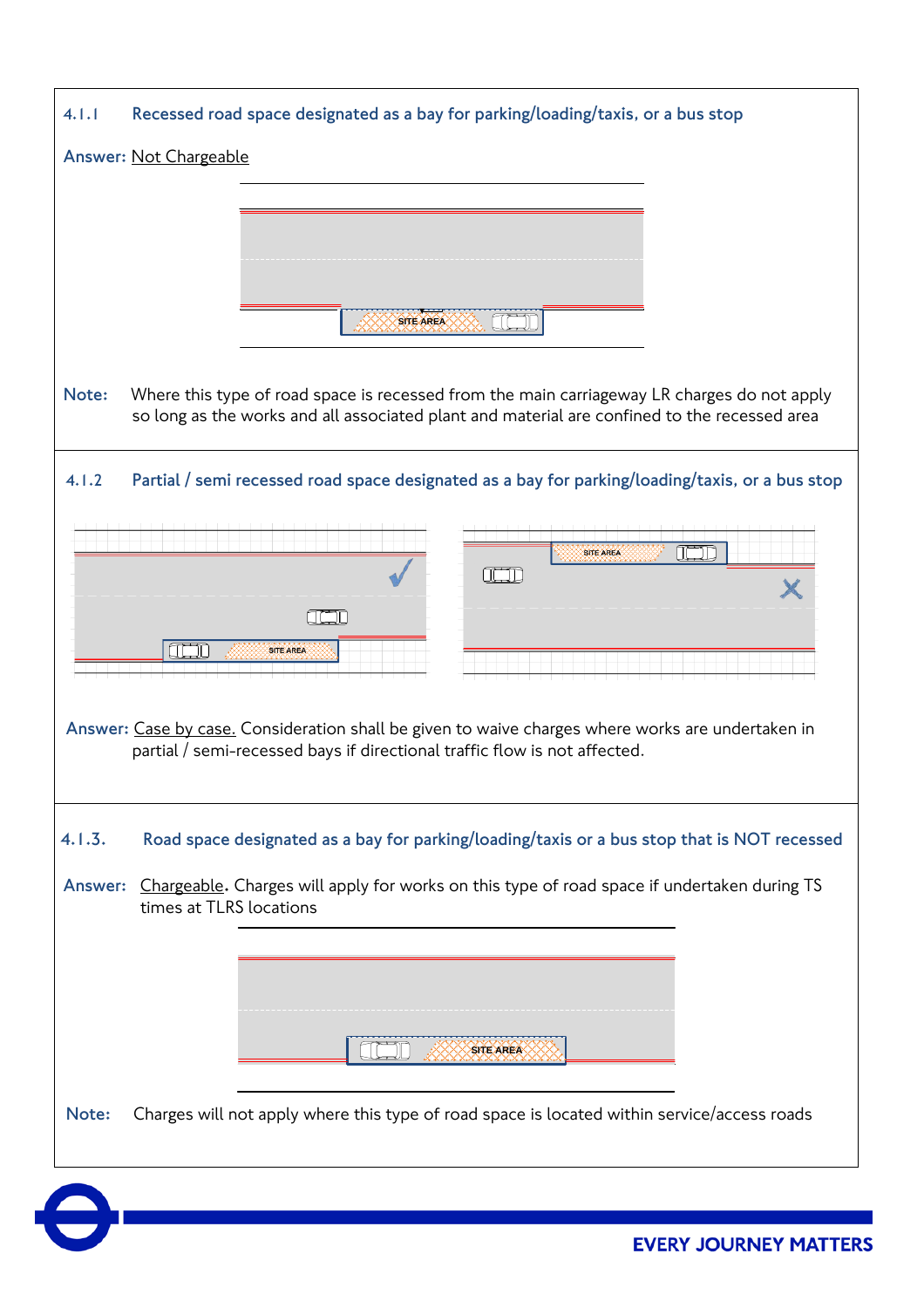<span id="page-5-1"></span><span id="page-5-0"></span>

| 4.2.                    | <b>Location of vehicles</b>                                                                                                                                     |
|-------------------------|-----------------------------------------------------------------------------------------------------------------------------------------------------------------|
|                         | The three scenarios detailed below aim to provide clarity on whether Lane Rental charges apply to<br>different situations where work promoter vehicles are used |
| 4.2.1                   | Works wholly off carriageway $(c/w)$ – vehicle parked in $c/w$ but is required to undertake<br>works and contained within TM of the site                        |
| <b>Answer:</b>          | Chargeable as vehicle would have become part of the worksite                                                                                                    |
| 4.2.2                   | Works wholly off $c/w$ – vehicle parked in $c/w$ for convenience of operatives or supervision<br>of the works                                                   |
| <b>Answer:</b>          | Chargeable as vehicle would have become part of the worksite                                                                                                    |
| 4.2.3                   | Works wholly off $c/w$ – vehicle parked in $c/w$ but is not part of worksite                                                                                    |
| Answer:                 | Not Chargeable, but it must be clear that the vehicle is not part of worksite and the vehicle<br>must be parked legally or may be liable to parking fines       |
| 4.3                     | Works in Footway (f/w)                                                                                                                                          |
| 4.3.1<br><b>Answer:</b> | Works wholly on f/w but pedestrian walkway in c/w<br>Chargeable                                                                                                 |
|                         |                                                                                                                                                                 |
| 4.3.2                   | Works wholly on f/w but plant/materials/spoil in c/w                                                                                                            |
|                         | Answer: Chargeable                                                                                                                                              |
| 4.4                     | <b>Cycle Tracks</b>                                                                                                                                             |
| 4.4.1                   | Will Lane Rental charges apply if traffic management is placed within the confines of a cycle<br>track located on the footway?                                  |
| Answer:                 | Not Chargeable, on condition that an alternative temporary cycle track facility can be provided<br>without causing any impact on the carriageway                |
| 4.5                     | <b>Number Lanes</b>                                                                                                                                             |
| 4.5.1<br><b>Answer:</b> | Are there discounts for occupying I lane of a c/w with multiple lanes?<br>Chargeable. If the works impact the carriageway then Lane Rental charges apply        |
|                         |                                                                                                                                                                 |

<span id="page-5-3"></span><span id="page-5-2"></span>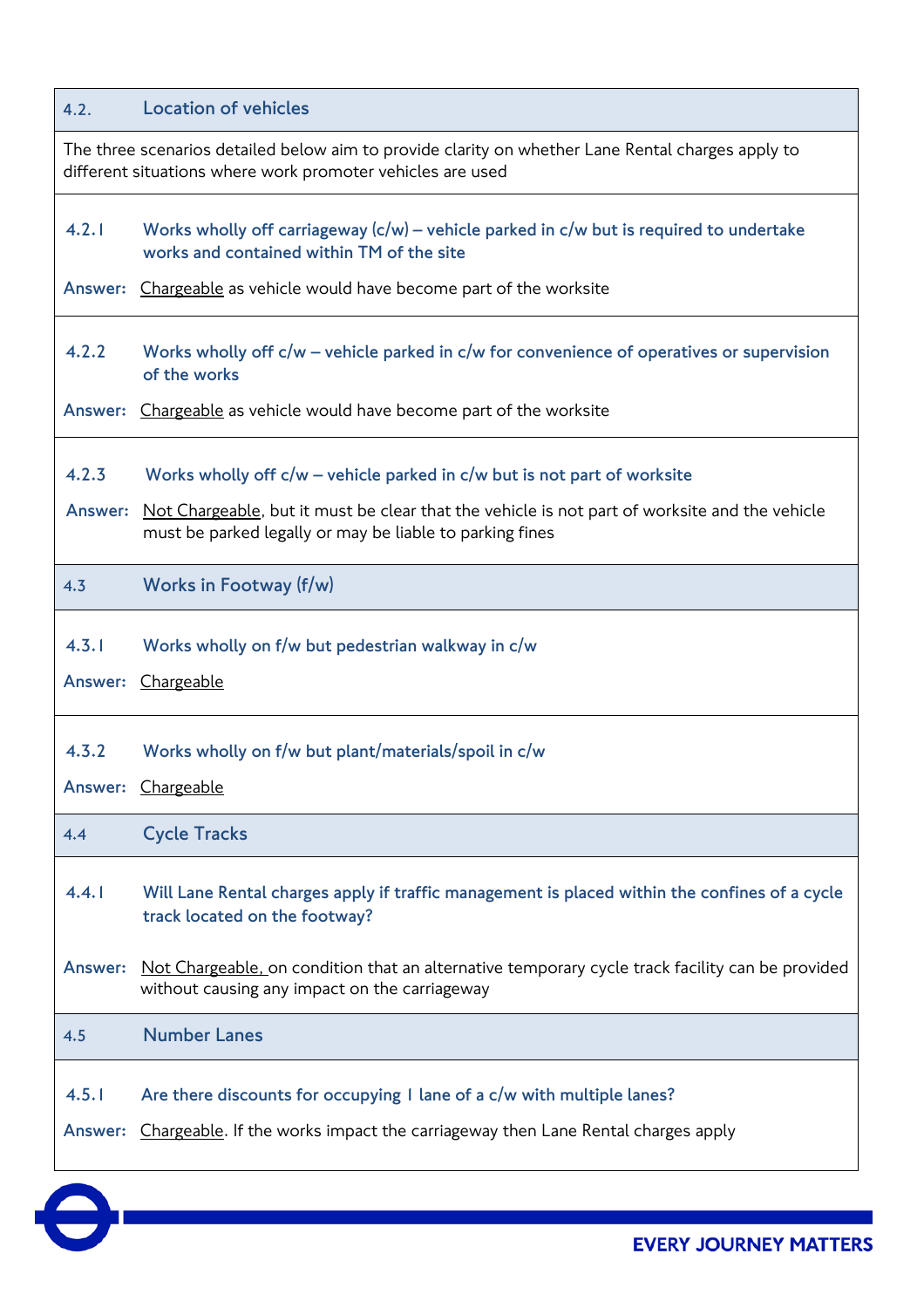<span id="page-6-0"></span>

<span id="page-6-1"></span>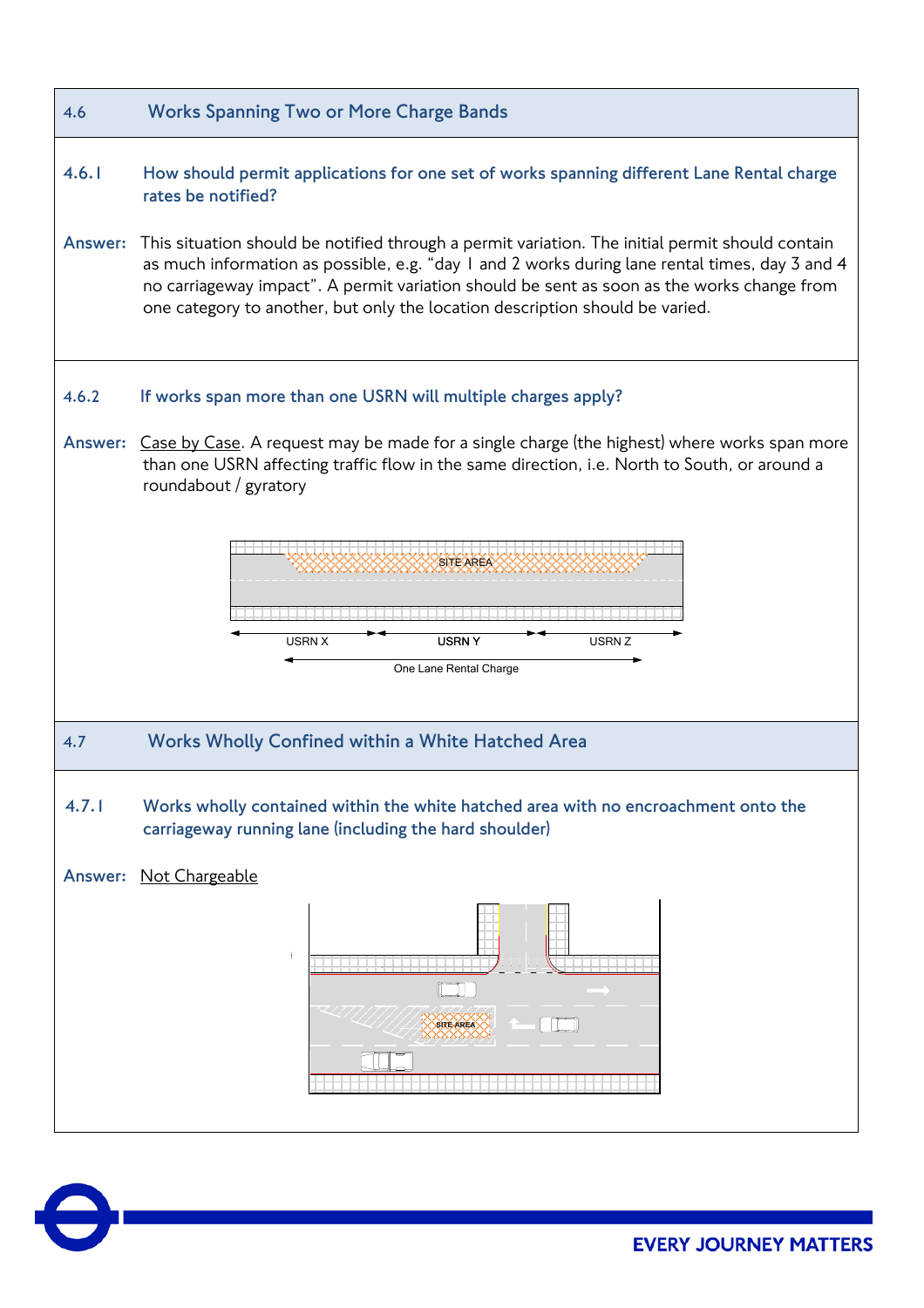<span id="page-7-0"></span>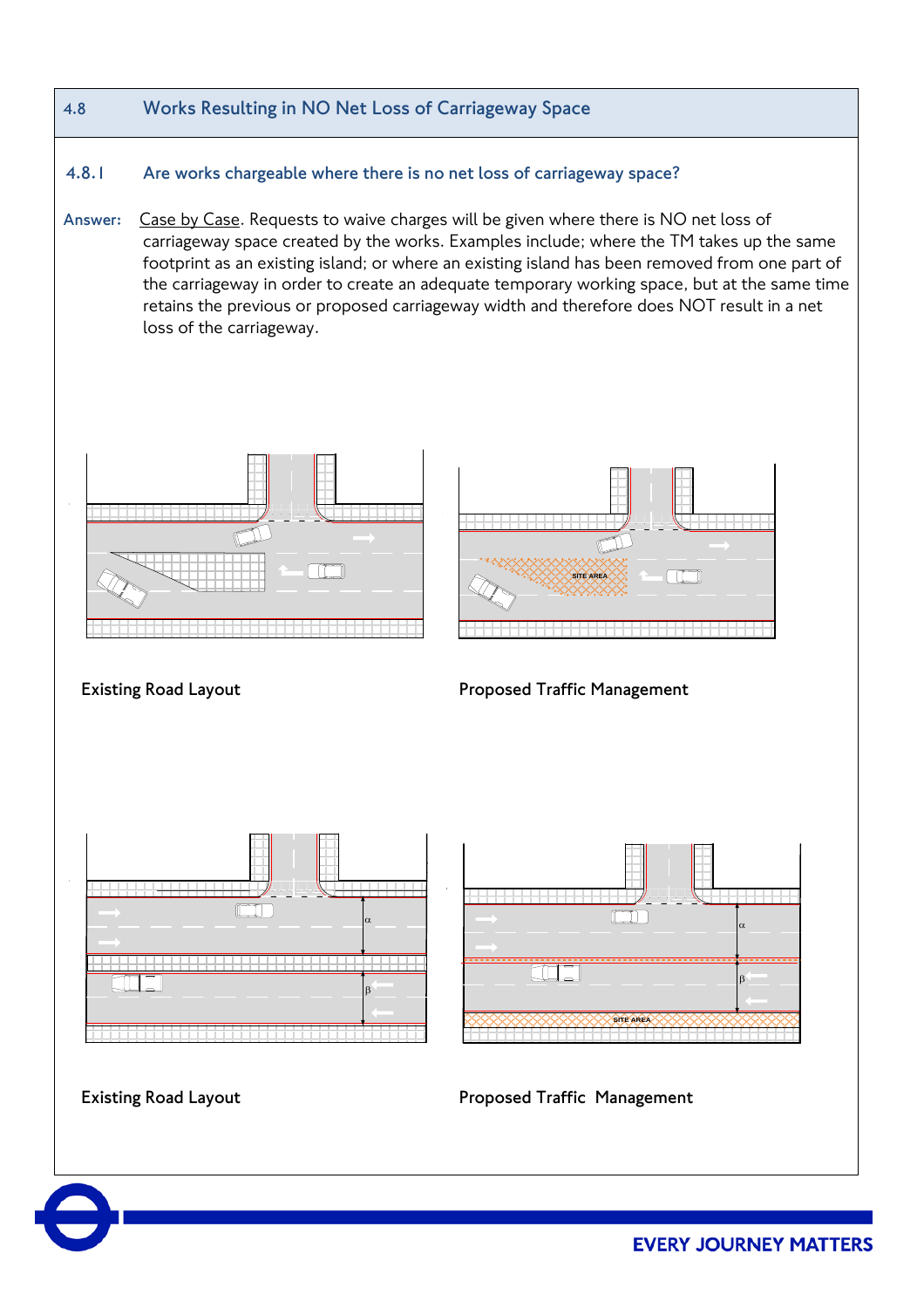<span id="page-8-0"></span>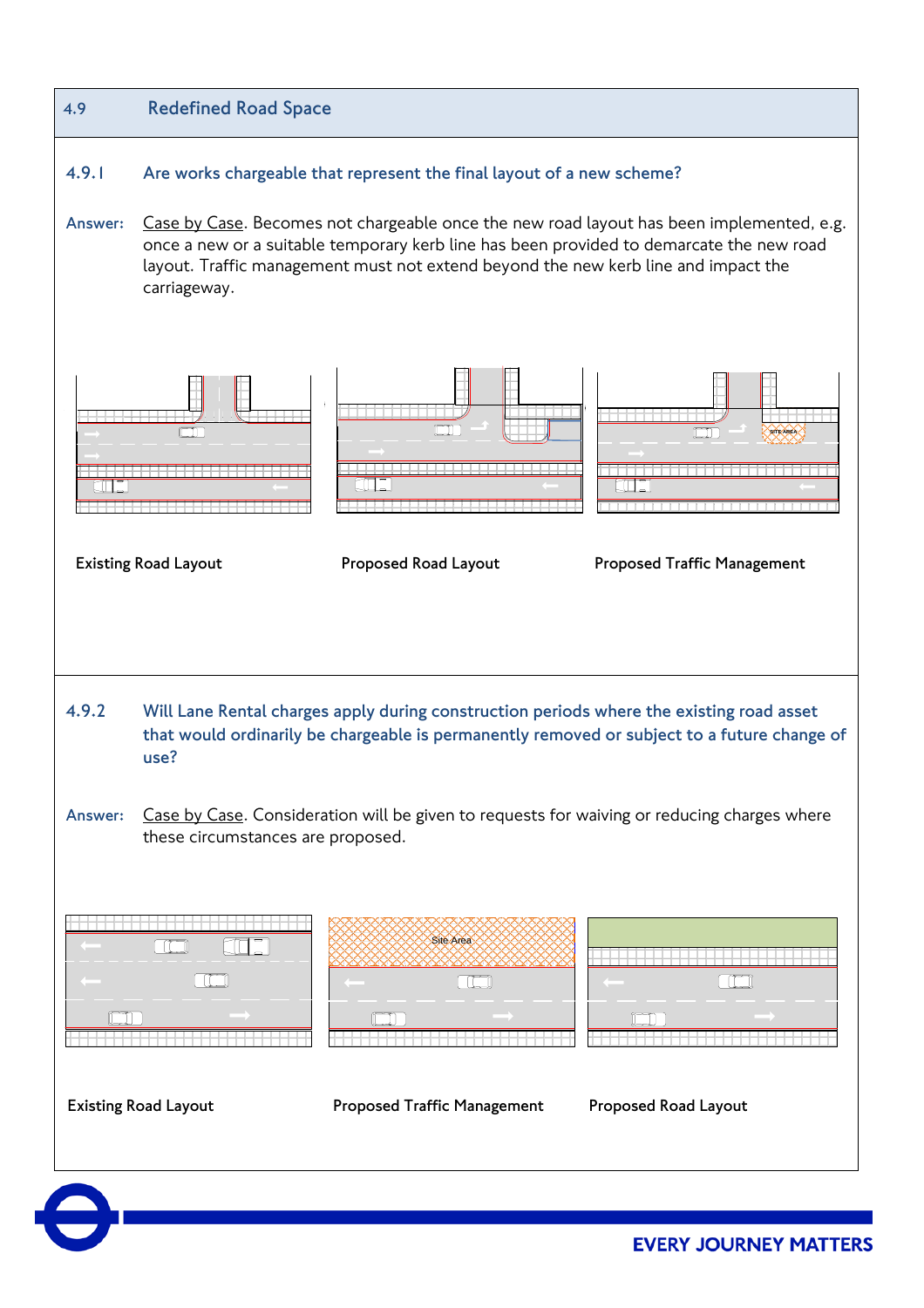<span id="page-9-0"></span>

| 4.9.3   | Where traffic management required for the execution of the works inadvertently creates<br>another area of road space that cannot safely be temporarily trafficked - therefore forming<br>an area of dead space                                                                                 |
|---------|------------------------------------------------------------------------------------------------------------------------------------------------------------------------------------------------------------------------------------------------------------------------------------------------|
| Answer: | Case by Case. Consideration will be given to requests for waiving or reducing charges                                                                                                                                                                                                          |
|         | TIFIE.                                                                                                                                                                                                                                                                                         |
|         | <b>Existing Road Layout</b><br><b>Proposed Traffic Management</b>                                                                                                                                                                                                                              |
| 4.10    | <b>Side Road Closures</b>                                                                                                                                                                                                                                                                      |
| 4.10.1  | If a side road which is not Lane Rental chargeable is closed are charges made for works in<br>the bell mouth of that side road?                                                                                                                                                                |
| Answer: | Not Chargeable. If the side road is not Lane Rental chargeable and is legally closed to traffic<br>there is no charge for works within the bell mouth of that side road providing movements are<br>correctly prohibited and all TM does not extend beyond the line shown in the below drawing. |
|         | Works / TM do not extend<br>Borough<br>Ste Area<br>beyond this line into the TLRN.<br>Road Network<br>Bell                                                                                                                                                                                     |
|         | <b>TLRN</b><br><b>TLRN</b>                                                                                                                                                                                                                                                                     |

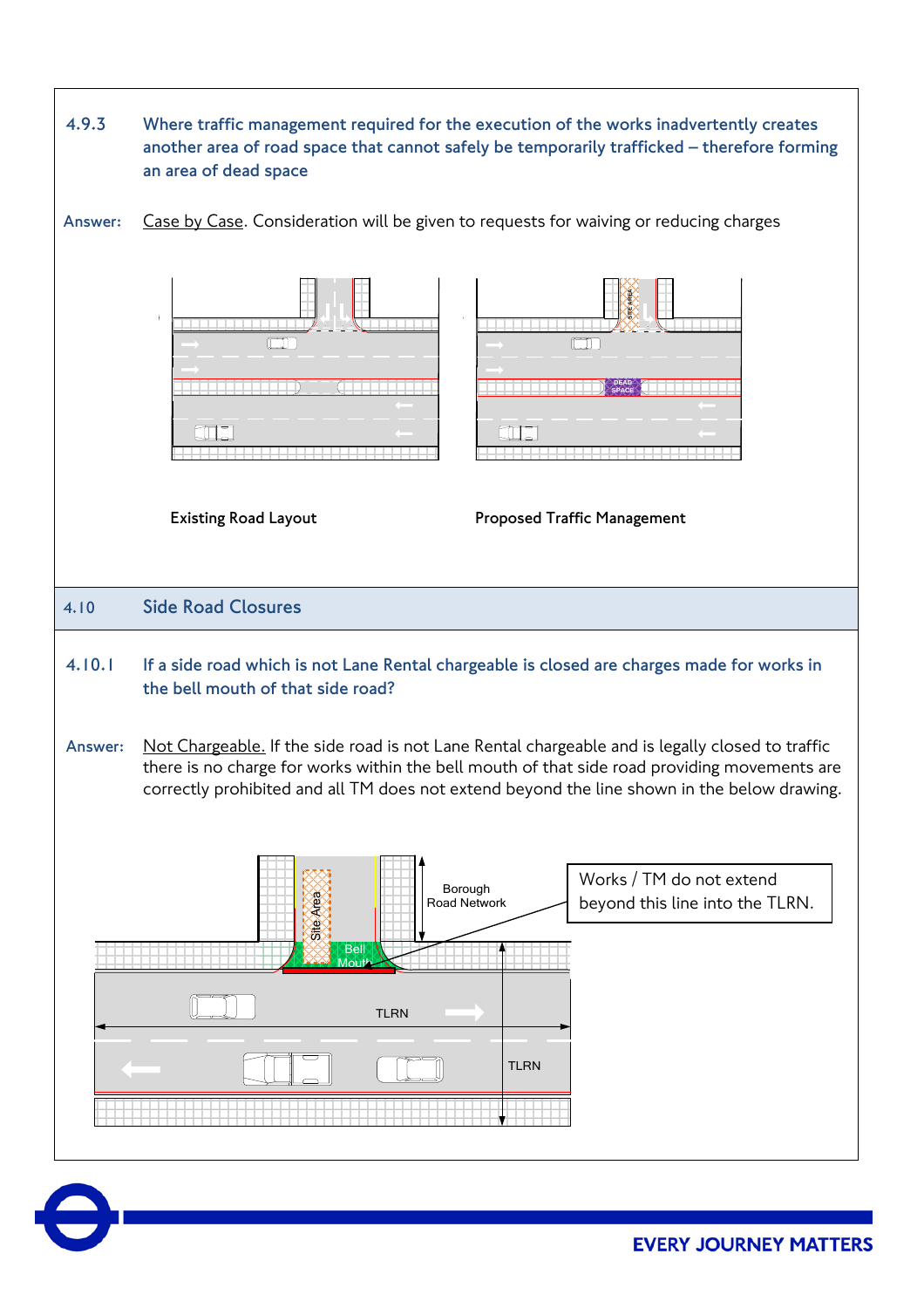

<span id="page-10-0"></span>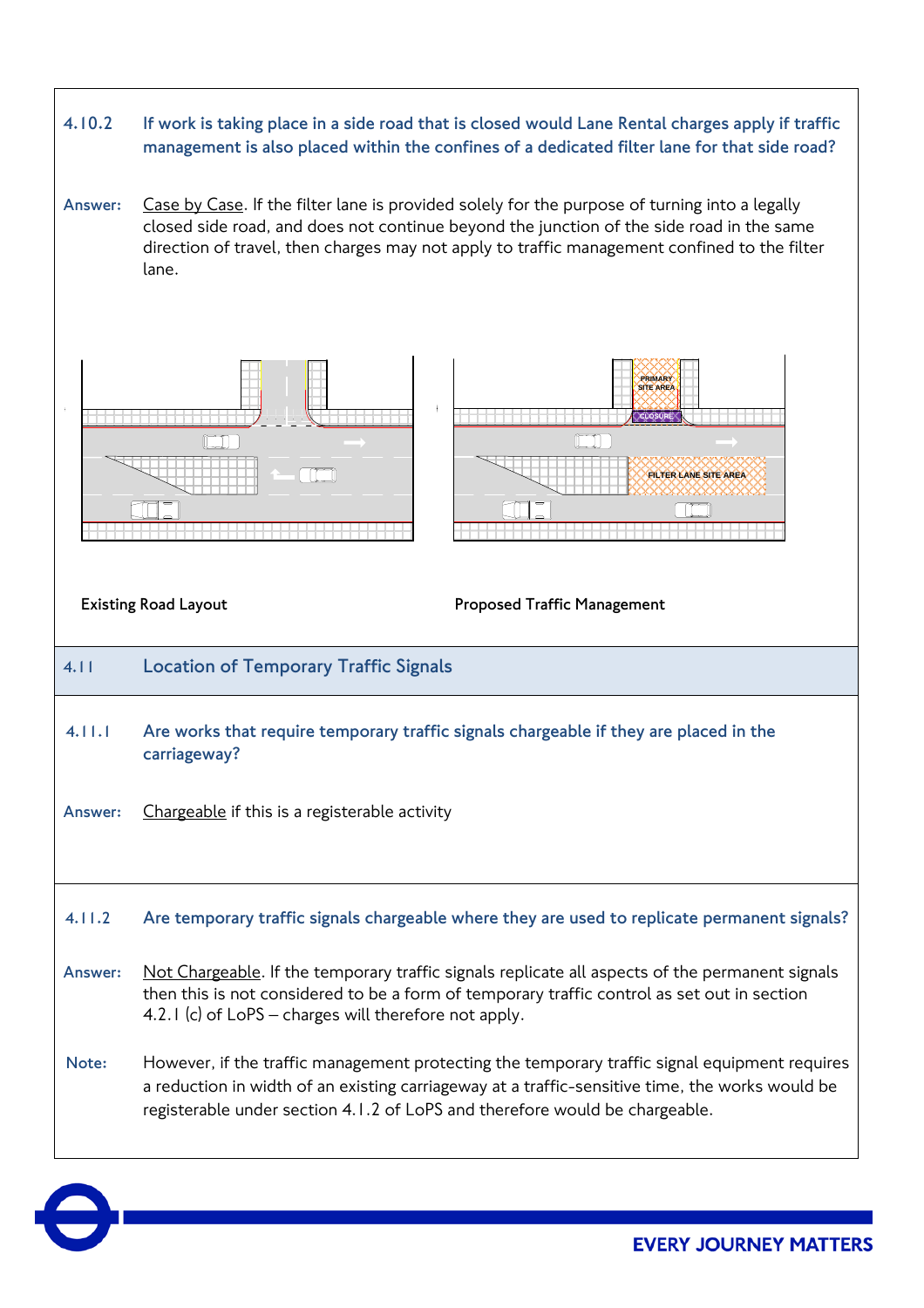<span id="page-11-0"></span>

| 5       | <b>Deliveries</b>                                                                                                                                                                                                                                                                                                                                                                                                                                                                                                                                                                                                                                                 |
|---------|-------------------------------------------------------------------------------------------------------------------------------------------------------------------------------------------------------------------------------------------------------------------------------------------------------------------------------------------------------------------------------------------------------------------------------------------------------------------------------------------------------------------------------------------------------------------------------------------------------------------------------------------------------------------|
|         | The scenarios detailed below aim to provide clarity on whether Lane Rental charges apply to situations<br>where work promoters are delivering plant and / or materials                                                                                                                                                                                                                                                                                                                                                                                                                                                                                            |
| 5.1.    | Deliveries between 10am to 3pm for a maximum of 20mins:                                                                                                                                                                                                                                                                                                                                                                                                                                                                                                                                                                                                           |
| Answer: | Not Chargeable. If there is no other impact on the carriageway loading/unloading will be<br>permitted for a maximum of 20 minutes between the hours of 10am and 3pm as long as this<br>is stated on the works permit, e.g. the permit conditions must state "loading and unloading to<br>take place between the hours of 10am and 3pm for a maximum of 20 minutes". Only one<br>visit is permitted per day and the 20 minutes cannot be split into multiple visits of shorter<br>duration. In exceptional circumstances, it may be possible to have two 20 minute visits per<br>day, however sound justification must be provided and agreed in advance via EToN. |
| 5.2     | Deliveries outside of 10am to 3pm:                                                                                                                                                                                                                                                                                                                                                                                                                                                                                                                                                                                                                                |
| Answer: | Chargeable                                                                                                                                                                                                                                                                                                                                                                                                                                                                                                                                                                                                                                                        |
| Note:   | Loading and unloading for the purposes of Lane Rental charges are set out above, loading and<br>unloading may still take place outside of these hours, however it is important that works<br>promoters are mindful of any parking restrictions that may apply and, for the sake of clarity, it<br>is highly recommended that this information is included in permit applications.                                                                                                                                                                                                                                                                                 |
| 6       | Reduced, Exempt, or Waived Fees                                                                                                                                                                                                                                                                                                                                                                                                                                                                                                                                                                                                                                   |
| 6.1.    | <b>Diversionary Works</b>                                                                                                                                                                                                                                                                                                                                                                                                                                                                                                                                                                                                                                         |
| 6.1.1   | Are diversionary works exempt from Lane Rental charges?                                                                                                                                                                                                                                                                                                                                                                                                                                                                                                                                                                                                           |
| Answer: | Exempt, as per section 8(d) of the TLRS.                                                                                                                                                                                                                                                                                                                                                                                                                                                                                                                                                                                                                          |
| Note:   | Clearly state within the permit application that the works are diversionary                                                                                                                                                                                                                                                                                                                                                                                                                                                                                                                                                                                       |
| 6.1.2.  | Are works to enable diversionary works Lane rental chargeable?                                                                                                                                                                                                                                                                                                                                                                                                                                                                                                                                                                                                    |
| Answer: | Not chargeable as long as the works in question are only being undertaken in order to<br>facilitate the diversionary works                                                                                                                                                                                                                                                                                                                                                                                                                                                                                                                                        |

<span id="page-11-2"></span><span id="page-11-1"></span>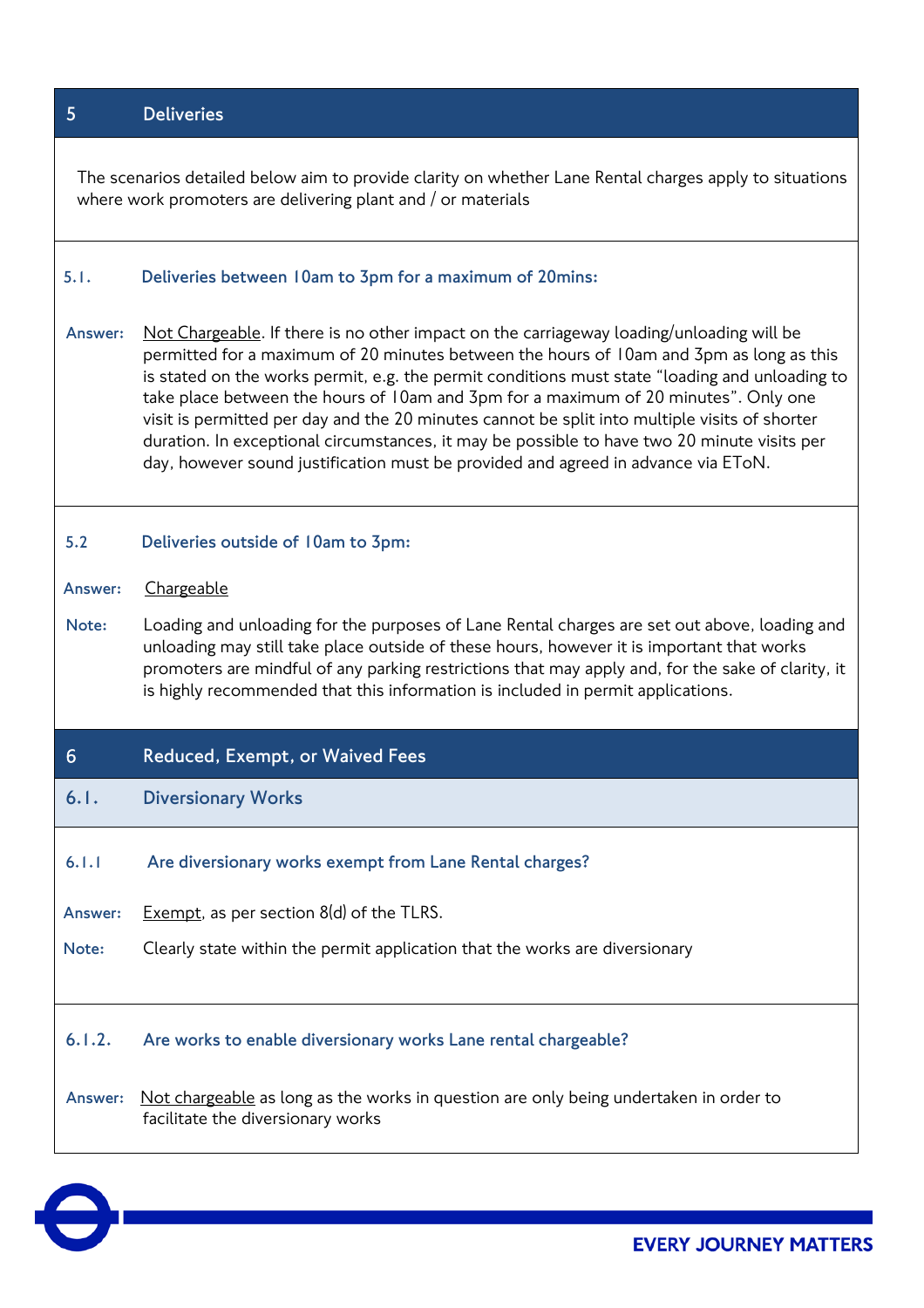<span id="page-12-3"></span><span id="page-12-2"></span><span id="page-12-1"></span><span id="page-12-0"></span>

| 6.2.    | <b>Collaborative works</b>                                                                                                                                                                                                                                                                                                                                                                         |
|---------|----------------------------------------------------------------------------------------------------------------------------------------------------------------------------------------------------------------------------------------------------------------------------------------------------------------------------------------------------------------------------------------------------|
| 6.2.1.  | Works carried out collaboratively by two or more different promoters                                                                                                                                                                                                                                                                                                                               |
| Answer: | Case by Case. Section 6.2 of the TLRS advises that charges will be shared proportionately<br>between each of the promoters. To further encourage collaborative works all charges will be<br>waived for the period of collaboration where prior agreement has been given. In the event of a<br>dispute it is for the promoters involved to provide evidence that collaborative works took<br>place. |
| 6.2.2.  | Collaborative works by the same promoter                                                                                                                                                                                                                                                                                                                                                           |
| Answer: | Case by Case. If works are within the same footprint, consideration will be given to waive or<br>reduce charges in exceptional circumstances, e.g. where the works originate from two<br>distinctively different operational divisions, such as waste and clean water; or London<br>Underground and Surface Transport                                                                              |
| 6.3.    | <b>Future Proofing the Road Network</b>                                                                                                                                                                                                                                                                                                                                                            |
| 6.3.1.  | Street and Roadworks that aim to minimise disruption to the road network in the future (e.g.<br>through the provision of additional ducting and access chambers; or the relocation of<br>service pipes from carriageway/cycle lane to footways)                                                                                                                                                    |
| Answer: | Case by Case. Consideration will be given to reduce or waive charges.                                                                                                                                                                                                                                                                                                                              |
| 6.4.    | <b>Innovative Technology</b>                                                                                                                                                                                                                                                                                                                                                                       |
| 6.4.1   | Will the use of innovative technology to facilitate road works benefit from a reduction?                                                                                                                                                                                                                                                                                                           |
| Answer: | Case by Case. If innovative technology is proposed to be used to carry out street and<br>roadworks then that section and duration of works may be considered for charges to be<br>reduced or waived.                                                                                                                                                                                               |
| 6.5.    | <b>Extraordinary Measures</b>                                                                                                                                                                                                                                                                                                                                                                      |
| 6.5.1.  | If measures which are over and above normal practices have been used to reduce<br>congestion could this be considered for reduction?                                                                                                                                                                                                                                                               |
|         |                                                                                                                                                                                                                                                                                                                                                                                                    |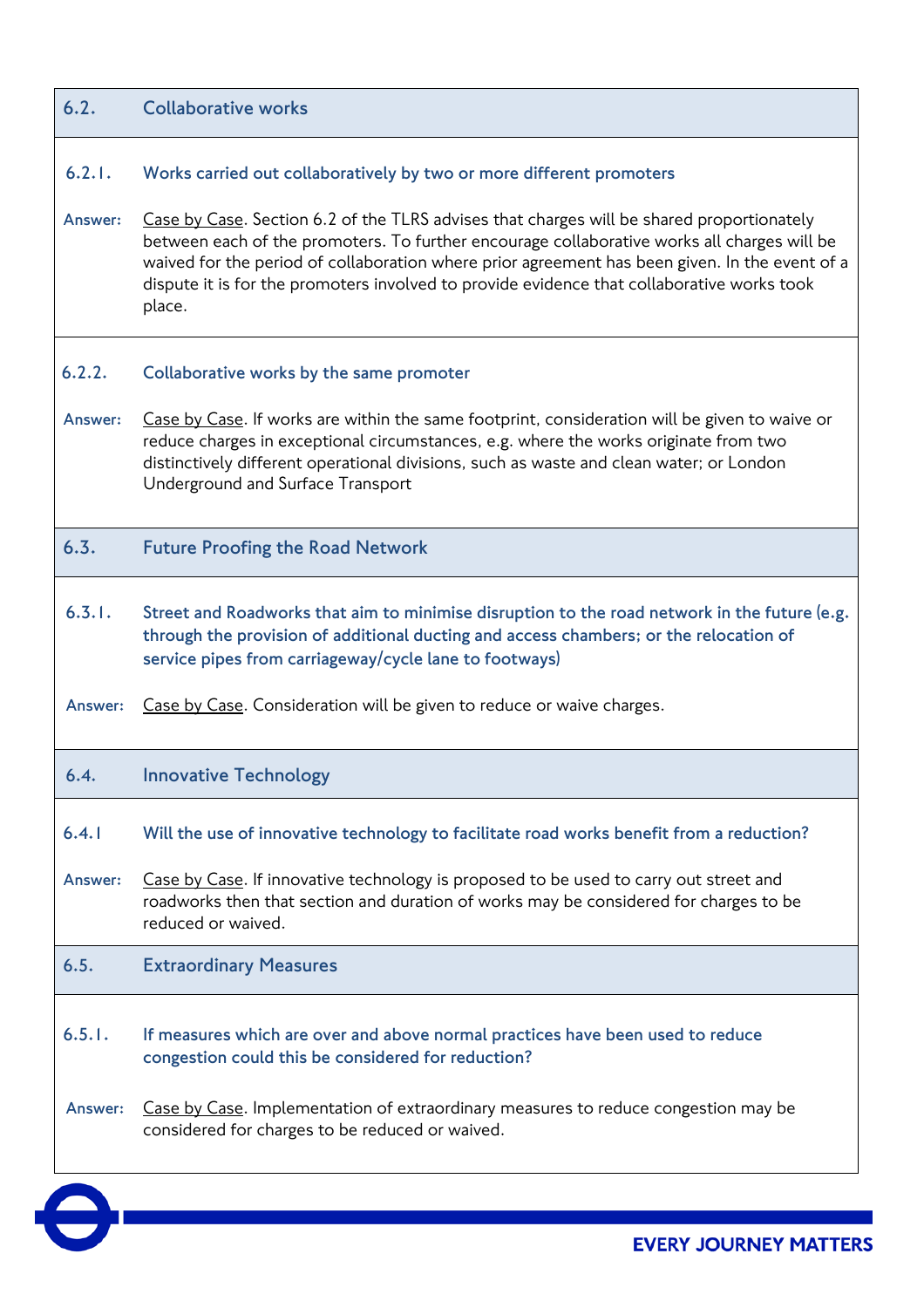<span id="page-13-2"></span><span id="page-13-1"></span><span id="page-13-0"></span>

| 6.6.    | <b>Abortive Days</b>                                                                                                                                                                                      |
|---------|-----------------------------------------------------------------------------------------------------------------------------------------------------------------------------------------------------------|
| 6.6.1.  | Will reduced charges be considered where other activities have prevented works taking<br>place taking place?                                                                                              |
| Answer: | Case by Case. Consideration to waive charges may be given where sites are required to stop<br>work in order to facilitate other activities or events that subsequently restrict the progress of<br>works. |
| 7.      | <b>Permits</b>                                                                                                                                                                                            |
| 7.1.    | <b>Cancelled Permits</b>                                                                                                                                                                                  |
| 7.1.1.  | If a permit application on a Lane Rental street is subsequently cancelled is only the cost of<br>the permit payable?                                                                                      |
| Answer: | For all works where there is no lane rental fee, the appropriate permit fee will apply.<br>Therefore, if the permit is cancelled before the works commence then the permit fee will<br>apply.             |
| 7.2     | Information Required on Permit Applications/Calculation of Charges                                                                                                                                        |
| 7.2.1   | What additional information is required on permits?                                                                                                                                                       |
| Answer: | The permit application must make it clear where and when the works and any associated<br>traffic management are so that charges can be determined accurately.                                             |
| Note:   | The initial charge will be based on the information provided within the permit.                                                                                                                           |
| 7.3     | Permits where the Borough is the Primary Recipient                                                                                                                                                        |
| 7.3.1   | Does lane rental apply to streets where a borough is also the primary recipient?                                                                                                                          |
| Answer: | Lane Rental only applies to the parts of the TLRN that are listed in the schedule to the<br>scheme. The TLRS does not apply to borough roads.                                                             |

<span id="page-13-4"></span><span id="page-13-3"></span>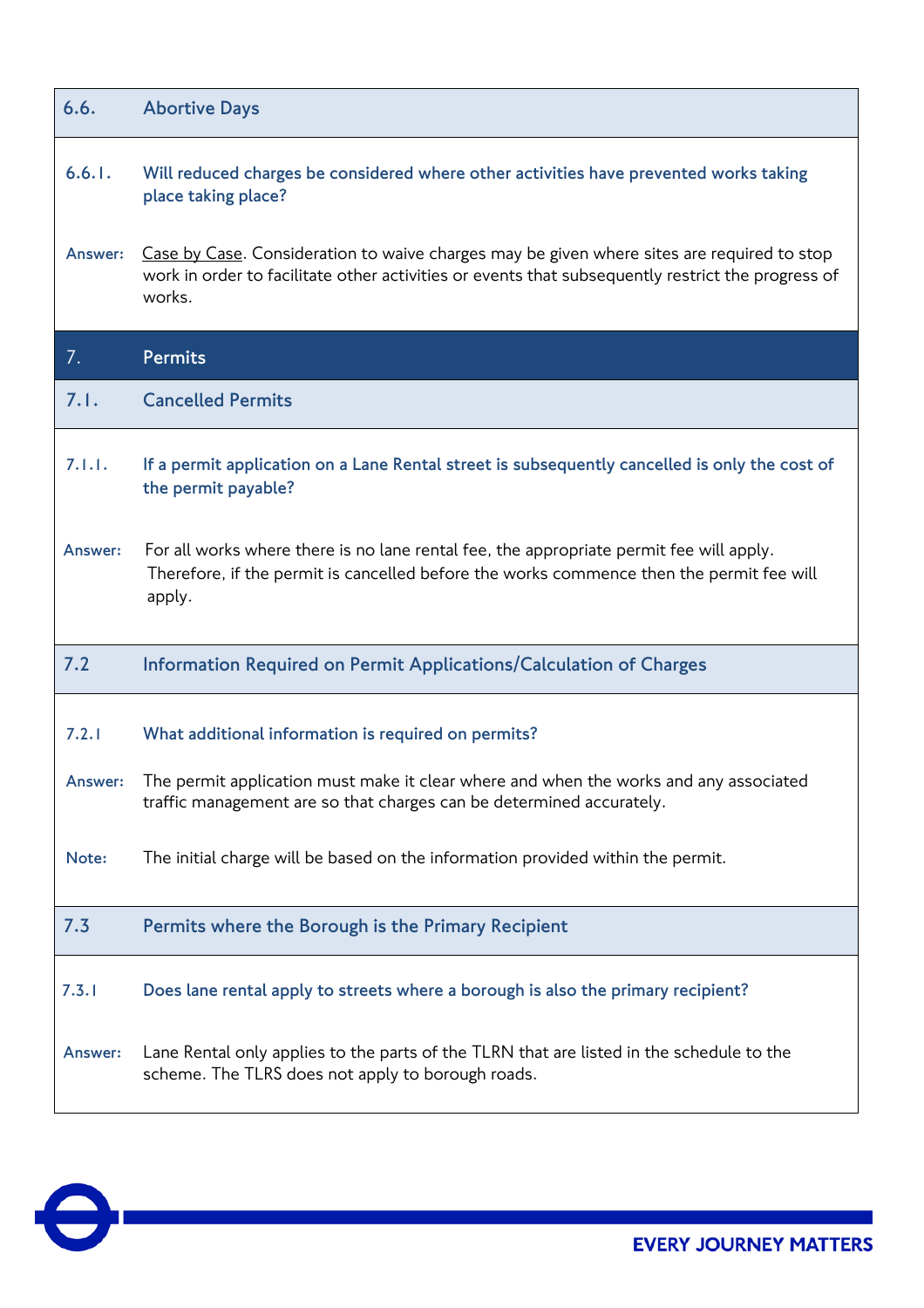<span id="page-14-2"></span><span id="page-14-1"></span><span id="page-14-0"></span>

| 7.4              | Environmental Health consent for working hour of hours                                                                                                                                                                                                                                                                  |
|------------------|-------------------------------------------------------------------------------------------------------------------------------------------------------------------------------------------------------------------------------------------------------------------------------------------------------------------------|
| 7.4.1            | Has gaining permission to undertake works out of hours to avoid lane rental charges been<br>made easier, or have standard extended out of hours working been agreed?                                                                                                                                                    |
| Answer:          | There is no blanket agreement to extend late working hours. This needs to be approached on a case<br>by case basis with individual EHOs, but TfL will support works promoters in these discussions.<br>Forward engagement with residents is encouraged with EHOs and local residents.                                   |
| 7.5              | Permit Charge visibility to works promoters                                                                                                                                                                                                                                                                             |
| 7.5.1<br>Answer: | Will work promoters know which permits have been flagged as Lane Rental chargeable?<br>This will not be visible to works promoters as there is not currently an EToN transaction for this.                                                                                                                              |
| 7.6              | Location of traffic management other than at a work site                                                                                                                                                                                                                                                                |
| 7.6.1            | If traffic management has to be set out at a junction consisting of multiple streets, i.e.<br>where traffic heads and signage are placed on streets other than the street where the work<br>is taking place and this is all within a Lane Rental zone is this classed as one or multiple Lane<br><b>Rental charges?</b> |
| Answer:          | The Lane rental fees apply according to permitting rules, therefore if two permits are<br>required, then two lane rental fees will apply.                                                                                                                                                                               |
| 8                | Lane Rental Charges and Other Legislation                                                                                                                                                                                                                                                                               |
| 8.1.             | <b>Temporary Traffic Orders</b>                                                                                                                                                                                                                                                                                         |
| 8.1.1            | If a temporary traffic order is requested encompassing a Lane Rental zone, what do we pay<br>for?                                                                                                                                                                                                                       |
| Answer:          | The TLRS does not negate any other legislative requirements and therefore the rules around.<br>Temporary Traffic Orders/Notices will continue to apply, as will the appropriate fee.                                                                                                                                    |

<span id="page-14-4"></span><span id="page-14-3"></span> $\boldsymbol{\Theta}$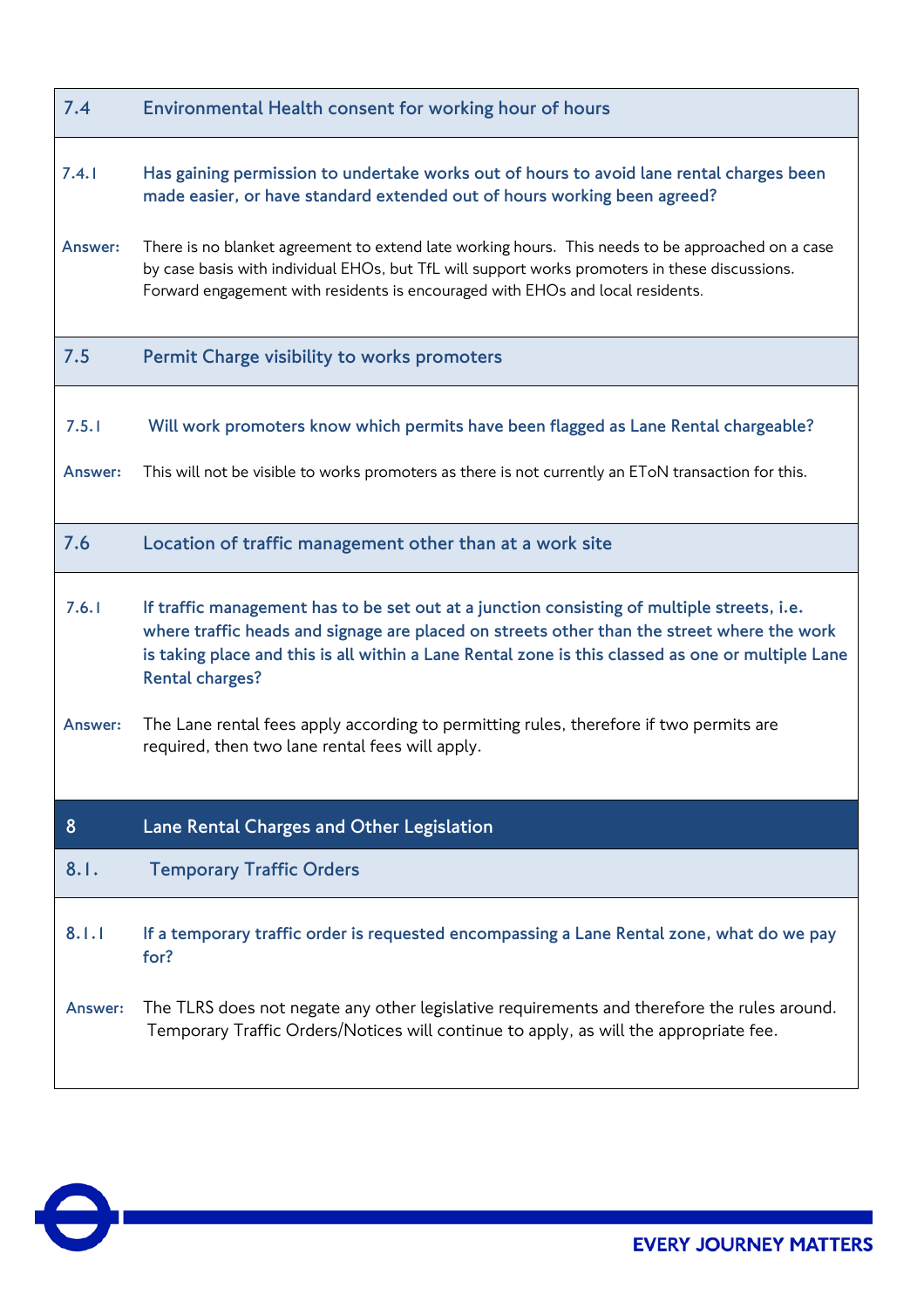<span id="page-15-2"></span><span id="page-15-1"></span><span id="page-15-0"></span>

| 8.2     | <b>Parking Suspensions</b>                                                                                                                                                                                                                                                                                   |
|---------|--------------------------------------------------------------------------------------------------------------------------------------------------------------------------------------------------------------------------------------------------------------------------------------------------------------|
| 8.2.1   | If a parking bay suspension is required, does both the Lane Rental charge and the<br>suspension charge apply?                                                                                                                                                                                                |
| Answer: | The TLRS does not negate any other legislative requirements and therefore the rules around<br>parking suspensions will continue to apply, as will the appropriate fee.                                                                                                                                       |
| 8.3     | <b>Works for London Fire Brigade</b>                                                                                                                                                                                                                                                                         |
| 8.3.1   | Are works undertaken on behalf of the London Fire Brigade exempt from LR charges?                                                                                                                                                                                                                            |
| Answer: | No. Charges will continue to apply, however it is anticipated that the majority of these will<br>affect the footway only and will therefore be exempt from charges.                                                                                                                                          |
| 8.4.    | <b>New Connections for Businesses</b>                                                                                                                                                                                                                                                                        |
| 8.4.1.  | Is there any waiver or discount applicable for new connections for new businesses?                                                                                                                                                                                                                           |
| Answer: | No. Charges will continue to apply, however it is anticipated that the majority of these will be<br>of the footway and will therefore be exempt from charges.                                                                                                                                                |
| 8.5.    | <b>Works that Overrun</b>                                                                                                                                                                                                                                                                                    |
| 8.5.1   | What happens if works overrun?                                                                                                                                                                                                                                                                               |
| Answer: | The rules for overrunning works are identical to all other works, i.e. if the works incur a Lane<br>Rental charge during the reasonable period then the same works will continue to incur Lane<br>Rental charges beyond the reasonable period as well as incurring the relevant overrunning<br>works charge. |
| 8.6.    | <b>Highways Act</b>                                                                                                                                                                                                                                                                                          |
| 8.6.1.  | Are works undertaken under Section 278 of the Highways Act chargeable?                                                                                                                                                                                                                                       |
| Answer: | Works undertaken under a Section 278 agreement are chargeable if they are registerable<br>works. The fact that the works are undertaken under the 278 agreement is not relevant to LR<br>charges.                                                                                                            |
|         |                                                                                                                                                                                                                                                                                                              |

<span id="page-15-4"></span><span id="page-15-3"></span>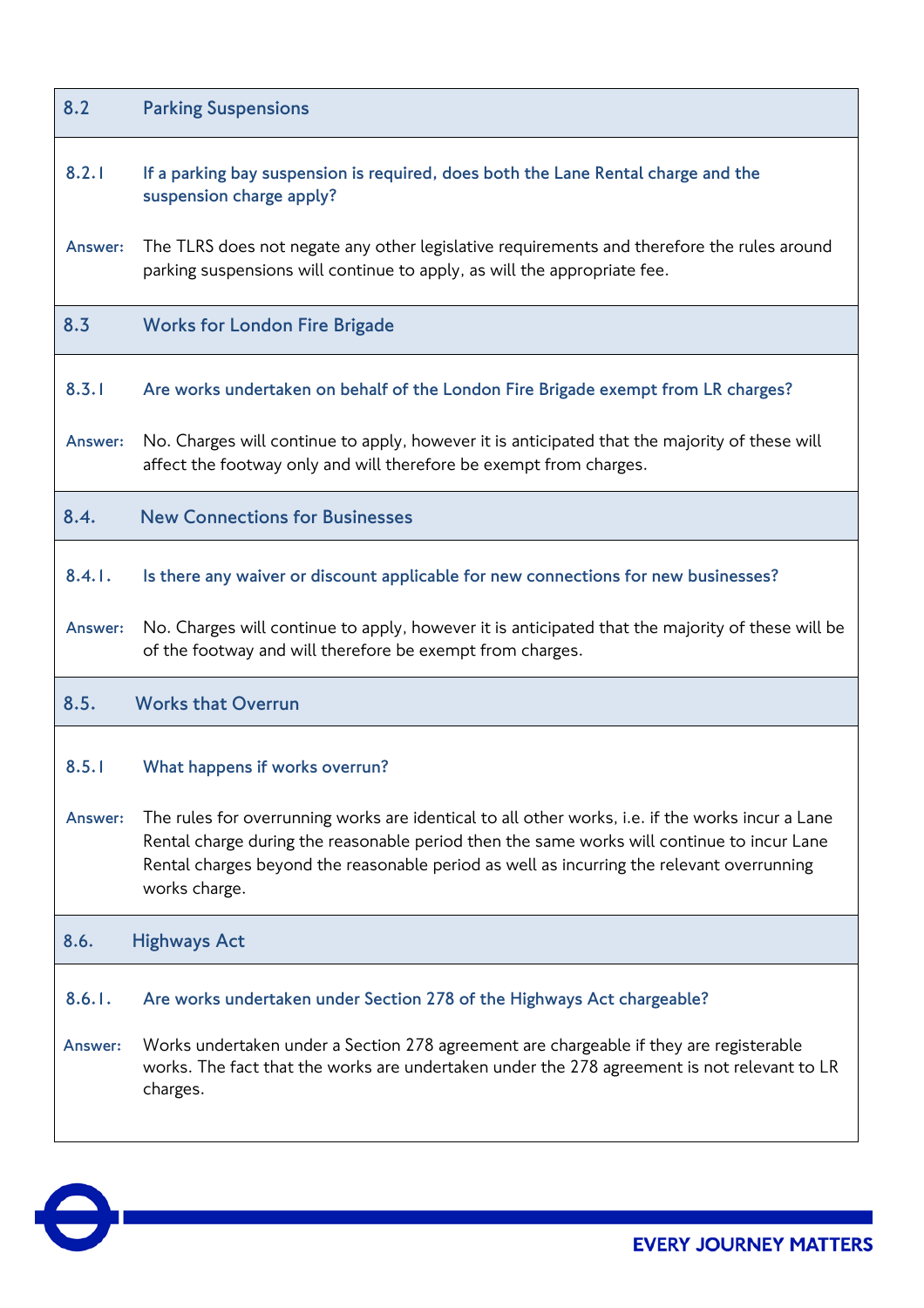<span id="page-16-0"></span>

| 8.6.2.  | Works undertaken wholly within the footprint of a Highways Act activity, e.g. building<br>works                                                                                                                                                                                                                   |
|---------|-------------------------------------------------------------------------------------------------------------------------------------------------------------------------------------------------------------------------------------------------------------------------------------------------------------------|
| Answer: | Not Chargeable. This would include crane operations – for instance if a road is closed for a<br>crane operation and a registerable activity takes place wholly within the closure for the crane<br>and wholly within the dates required for the crane operation, then no charges will apply.                      |
| 8.6.3.  | Will charges apply if any part of the traffic management for the registerable activity<br>extends beyond the traffic management required for the Highways Act activity?                                                                                                                                           |
| Answer: | Chargeable.                                                                                                                                                                                                                                                                                                       |
|         |                                                                                                                                                                                                                                                                                                                   |
| 8.6.4.  | Are works to enable a Highways Act Licence activity Lane Rental chargeable?                                                                                                                                                                                                                                       |
| Answer: | Not chargeable. An example of this would be the installation of a pit lane which did not<br>require excavation                                                                                                                                                                                                    |
|         |                                                                                                                                                                                                                                                                                                                   |
| 8.7.    | <b>Network Rail or CrossRail Closures</b>                                                                                                                                                                                                                                                                         |
| 8.7.1.  | Are works undertaken within a closure for Crossrail/Network Rail closures chargeable?                                                                                                                                                                                                                             |
| Answer: | Not chargeable. Works undertaken within the footprint of Crossrail or Network Rail works are<br>not chargeable if those works are wholly within the footprint and timescales of the<br>Crossrail/Network Rail works, and the Crossrail/Network Rail works are not subject to<br>NRSWA due to it being disapplied. |
| 9.      | General                                                                                                                                                                                                                                                                                                           |
| 9.1.    | Use of Road Plates / Temporary Materials                                                                                                                                                                                                                                                                          |
| 9.1.1.  | Will charges apply if road plates or other materials are used which necessitate a speed limit<br>reduction?                                                                                                                                                                                                       |

<span id="page-16-2"></span><span id="page-16-1"></span>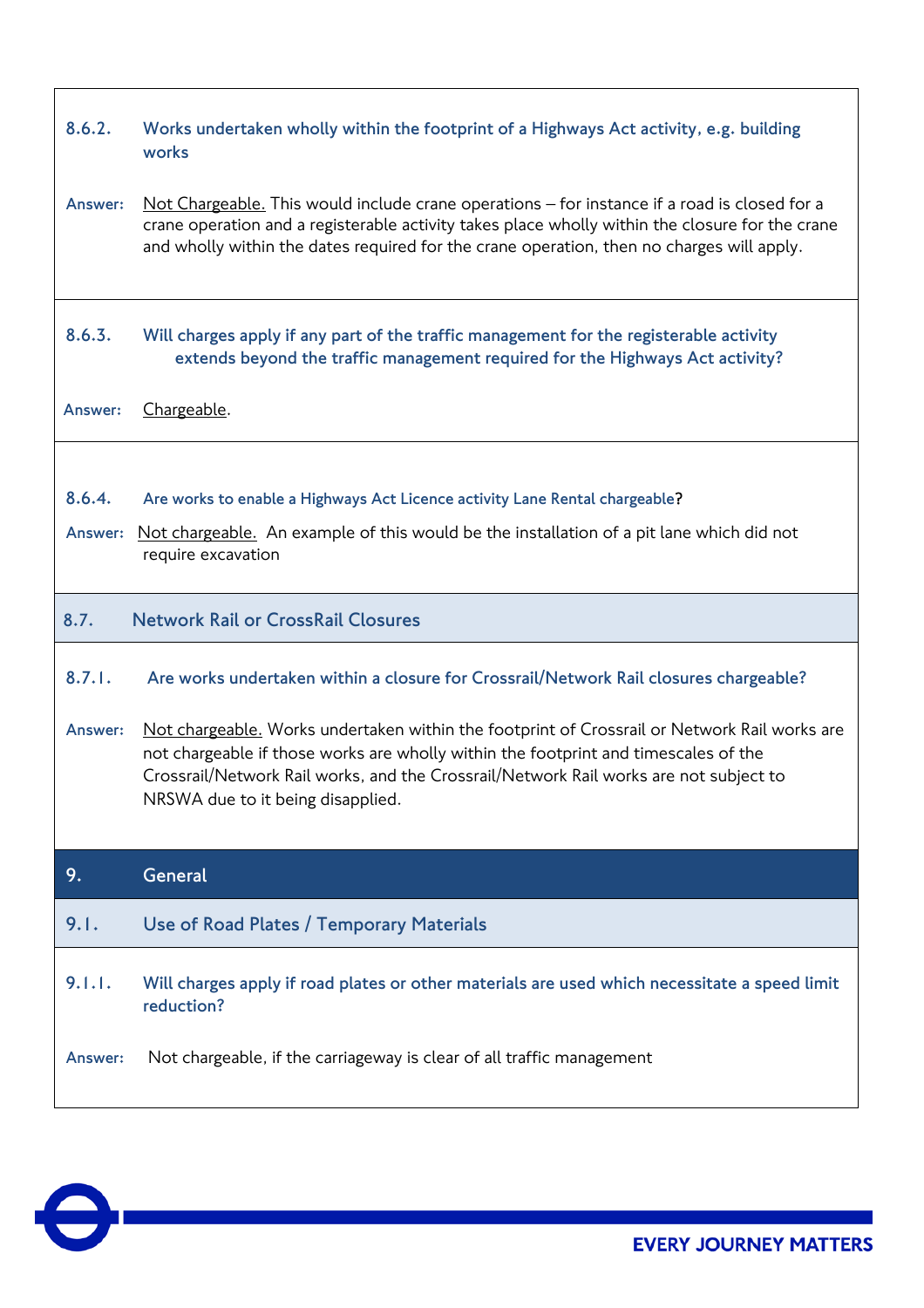<span id="page-17-1"></span><span id="page-17-0"></span>

| 9.2.    | <b>Damage by Third Parties</b>                                                                                                                                                                                                                                                                                                                                                                                                                                                                                               |
|---------|------------------------------------------------------------------------------------------------------------------------------------------------------------------------------------------------------------------------------------------------------------------------------------------------------------------------------------------------------------------------------------------------------------------------------------------------------------------------------------------------------------------------------|
| 9.2.1.  | How will Lane Rental charges be applied where damage has been caused by a third party?                                                                                                                                                                                                                                                                                                                                                                                                                                       |
| Answer: | There are two scenarios:<br>a) Promoter A has left site and promoter B has to excavate to repair plant - these works would<br>be charged against the permit for promoter B in the expectation that promoter B would pass<br>charges / costs onto promoter A who caused the damage                                                                                                                                                                                                                                            |
|         | b) Promoter A is still on site and promoter B undertakes repair works in their excavation – these<br>would be charged against the permit for promoter A already in place                                                                                                                                                                                                                                                                                                                                                     |
| 9.3.    | Warnings regarding Lane Rental charges for planned works                                                                                                                                                                                                                                                                                                                                                                                                                                                                     |
| 9.3.1.  | How will I know if planned works will be chargeable?                                                                                                                                                                                                                                                                                                                                                                                                                                                                         |
| Answer: | As per Section 6.2.1 above the initial charge will be based on the information provided within<br>the permit. If the information within the permit indicates that no charges will apply, e.g. that<br>the works and associated traffic management will be limited to the footway, but it transpires<br>through observation that charges will apply because the works did encroach onto the<br>carriageway, then an EToN Occupancy Monitoring inspection will be sent to show that Lane<br>Rental charges are being incurred. |
|         | The inspection will include the following comment: The information provided on your permit<br>application indicated that Lane Rental charges would not apply to these works. However, the<br>works have been inspected by TfL and evidence has been captured to show that charges<br>could apply. Your organisation can minimise these charges by ensuring that the works do not<br>obstruct any part of the carriageway at this location during Lane Rental operational hours.                                              |
| Note:   | The comment may only be sent once                                                                                                                                                                                                                                                                                                                                                                                                                                                                                            |
| 9.4.    | Charges that cannot be avoided                                                                                                                                                                                                                                                                                                                                                                                                                                                                                               |
| 9.4.1.  | If charges cannot be avoided is it possible to request a discount? E.g. there is not enough<br>space on the footway to leave the requisite space for pedestrian access                                                                                                                                                                                                                                                                                                                                                       |
| Answer: | Chargeable. The Lane Rental scheme is designed to encourage behaviour change and either<br>undertake such works outside of traffic sensitive times, therefore avoiding the charge, or,<br>where this is not possible, to encourage ways of working so that the duration of works<br>undertaken during traffic sensitive times is minimised.                                                                                                                                                                                  |

<span id="page-17-2"></span>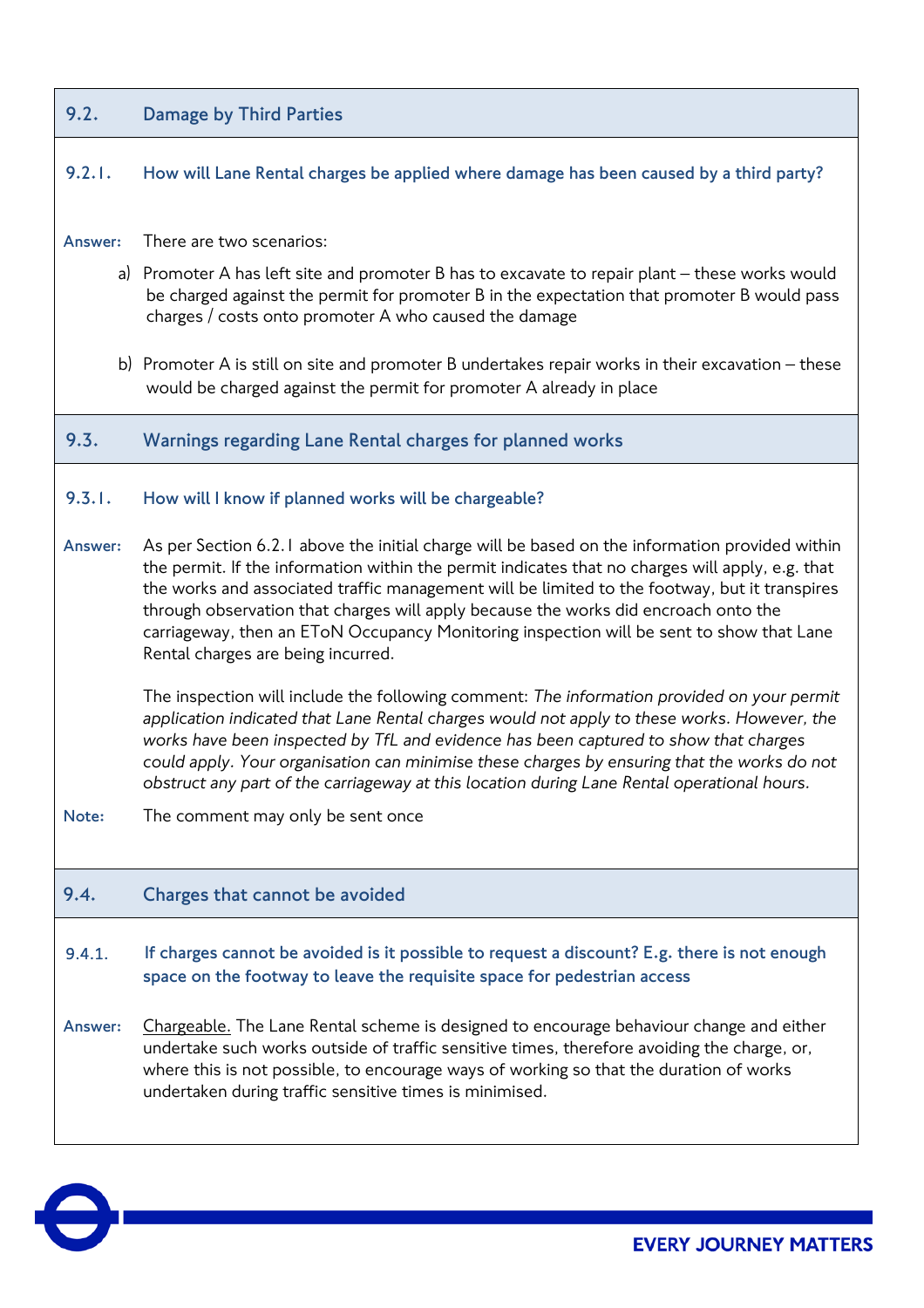<span id="page-18-1"></span><span id="page-18-0"></span>

| 9.5.    | <b>Environmental Health Constraints</b>                                                                                                                                                                                                                                                                                                     |
|---------|---------------------------------------------------------------------------------------------------------------------------------------------------------------------------------------------------------------------------------------------------------------------------------------------------------------------------------------------|
| 9.5.1.  | If a works promoter attempts to work outside of lane rental chargeable times, but is<br>prevented from doing so by Environmental Health, does a discount apply?                                                                                                                                                                             |
| Answer: | Chargeable. The Lane Rental scheme is designed to encourage behaviour change and either<br>undertake such works outside of traffic sensitive times, therefore avoiding the charge, or,<br>where this is not possible, to encourage ways of working so that the duration of works<br>undertaken during traffic sensitive times is minimised. |
| 9.6.    | <b>Remedial Works that are Emergencies</b>                                                                                                                                                                                                                                                                                                  |
| 9.6.1.  | Do immediate emergency remedial works for SROH failures qualify for the 24 hour free<br>charge period?                                                                                                                                                                                                                                      |
| Answer: | Chargeable. All remedial works are charged at the higher rate from the first day of occupation<br>if undertaken during traffic sensitive times at a lane rental location.                                                                                                                                                                   |

 $\boldsymbol{\Theta}$